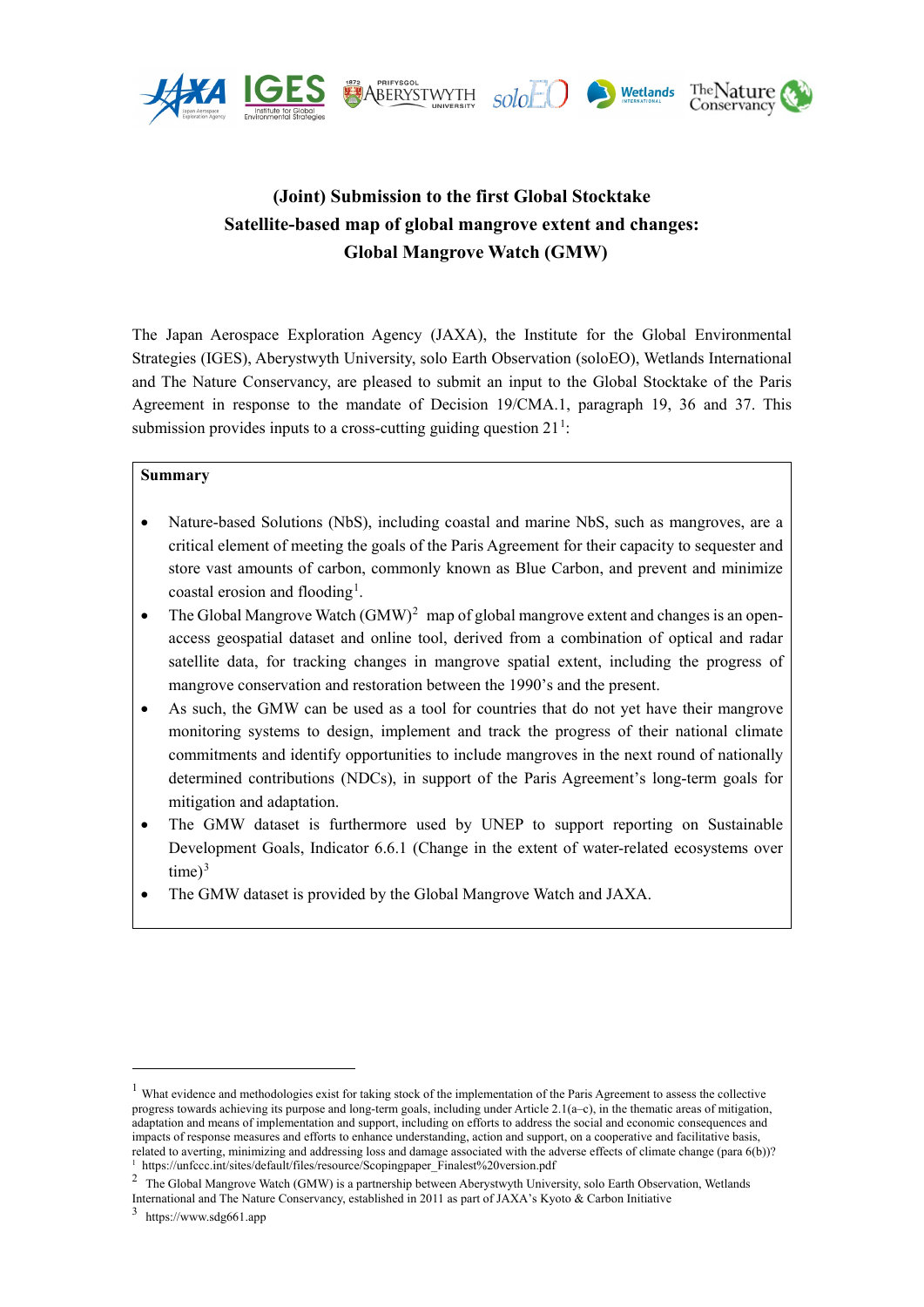

### **1. The importance of mangroves within the first Global Stocktake**

Coastal and marine ecosystems such as mangroves have been historically overlooked within UNFCCC processes, despite their importance and the recognition of their potential in the Paris Agreement. Mangroves and other coastal "Blue Carbon" ecosystems, which also include e.g. saltmarshes and seagrass beds, have exceptional capacity to sequester and store carbon, and provide protection for coastal communities to mitigate the impacts of climate change.

For the GST to comprehensively assess progress on meeting the goals of the Paris Agreement, each of its three components, including submissions of inputs from countries and other stakeholders, must reflect the key role of Nature-based Solutions (NbS) and coastal and marine ecosystems for climate action. The GST can help assess progress and provide an understanding of what is needed for NbS to fully harness the potential of nature-based solutions in the next round of national climate commitments and near-term international support.

### **2. Global Mangrove Watch dataset usage**

The GMW dataset, described in further detail below, can be used as a tool for countries that do not yet have their own mangrove monitoring systems for taking stock and assessing their progress towards achieving international commitments regarding mangroves and identifying opportunities of including mangroves in their NDCs.

National or regional data on changes (gains and losses) in mangrove extent can be estimated and used as evidence to assess the collective progress in efforts towards adaptation and mitigation. In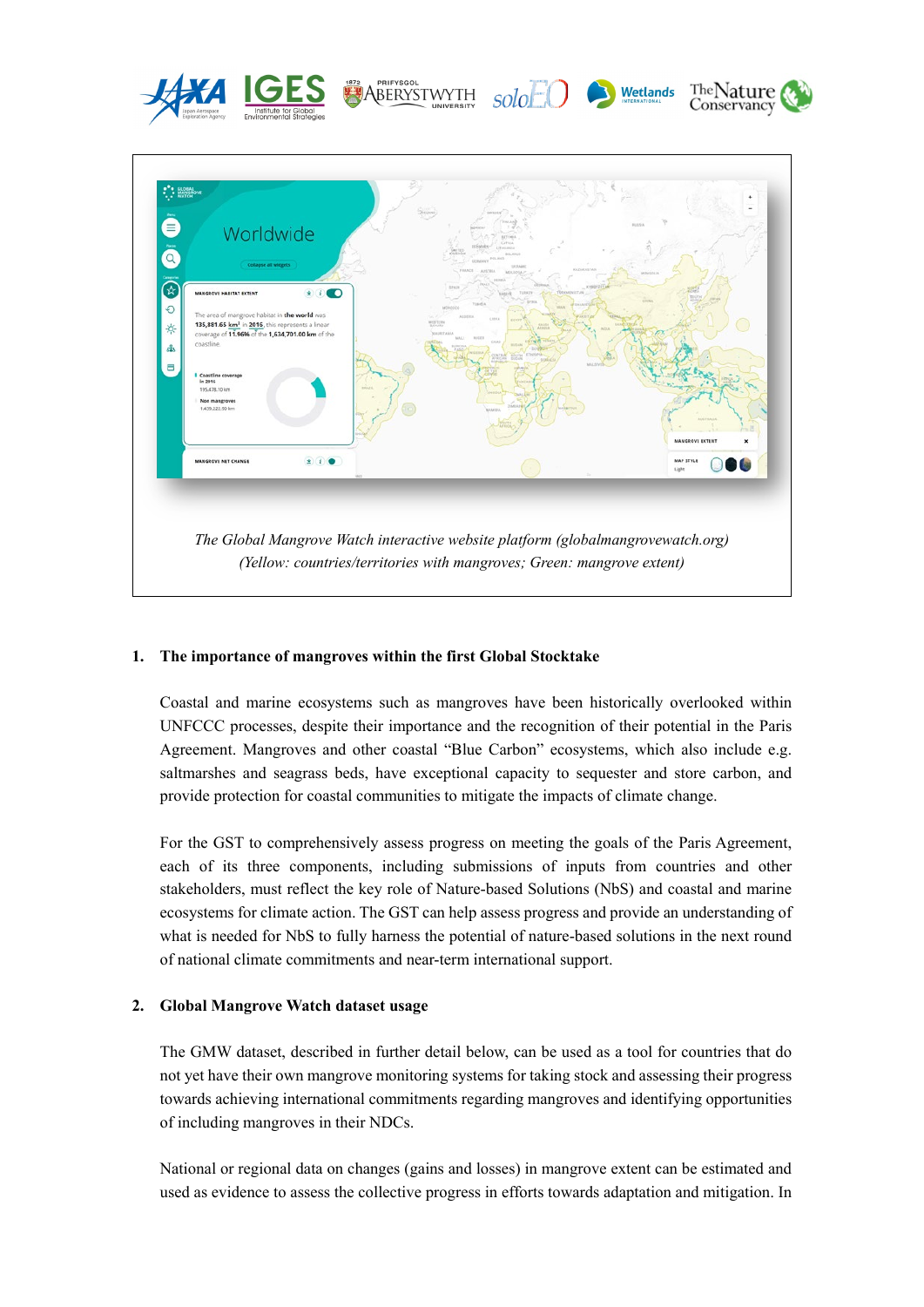

particular, increase in mangrove areas can help prevent and minimize coastal erosion and flood damage, and thus contribute to progress in efforts towards adaptation. The GMW change maps can furthermore be used to estimate  $CO<sub>2</sub>$  removals following the methods provided in Chapter 4 of the "*2013 Supplement to the 2006 IPCC Guidelines for National Greenhouse Gas Inventories: Wetlands*" (IPCC, 2014) in combination with e.g., IPCC default data or available local or global maps of mangrove above-ground biomass (such as e.g. the global dataset by Simard et al., 2019), and thus demonstrate progress in efforts towards mitigation.

solo

The Nature

Conservancy

Wetlands

**1972**<br>ABERYSTWYTH

### **3. Methodology**

The mangrove maps (GMW v3.0) were derived in two steps: (1) Generation of a baseline map of global mangrove extent for the year 2010, and, (2) Detection of changes between the 2010 baseline and each of the other years, respectively. A combination of optical and radar satellite data was used. Optical sensors are useful to distinguish mangroves from other types of vegetation, while radar sensors, which are unaffected by cloud cover and sensitive to changes in structure, were used to map changes throughout the time-series.

The 2010 baseline map was derived through a Random Forest classification of optical (primarily Landsat) satellite data. The classification was confined within a mangrove habitat mask, which defines the biogeographical range where mangrove ecosystems can be expected to exist (notwithstanding human influence). The mangrove habitat definition was based on geographical parameters such as latitude, elevation, distance from ocean water, as well as historical open surface water occurrence. Training for the mangrove classification was based on random sampling from historical maps of mangroves.

The classification accuracy of the 2010 baseline dataset was assessed with more than 50,000 randomly sampled points across 60 randomly selected regions globally. The overall accuracy was estimated to be 95.0% (Kappa coefficient 0.901).

The mangrove maps for the non-baseline years were subsequently derived by detection of changes (both gains and losses) relative to the 2010 baseline map using radar (JERS-1 SAR, ALOS PALSAR and ALOS-2 PALSAR-2) satellite data. The change pixels for each year were then added or removed from the baseline map. The classification accuracy for the change maps is currently under assessment (February 2022).

Detailed descriptions of the Global Mangrove Watch baseline and change maps development and accuracy assessments are available in Bunting *et al.* (2018; 2022)

NOTE. While the GMW dataset constitutes the most comprehensive dataset of mangrove geospatial extent and changes currently available, users are advised to keep in mind that it a global-scale dataset, generated with a single methodology applied over all regions, and as such, the accuracy of the map may vary between locations and with scale.